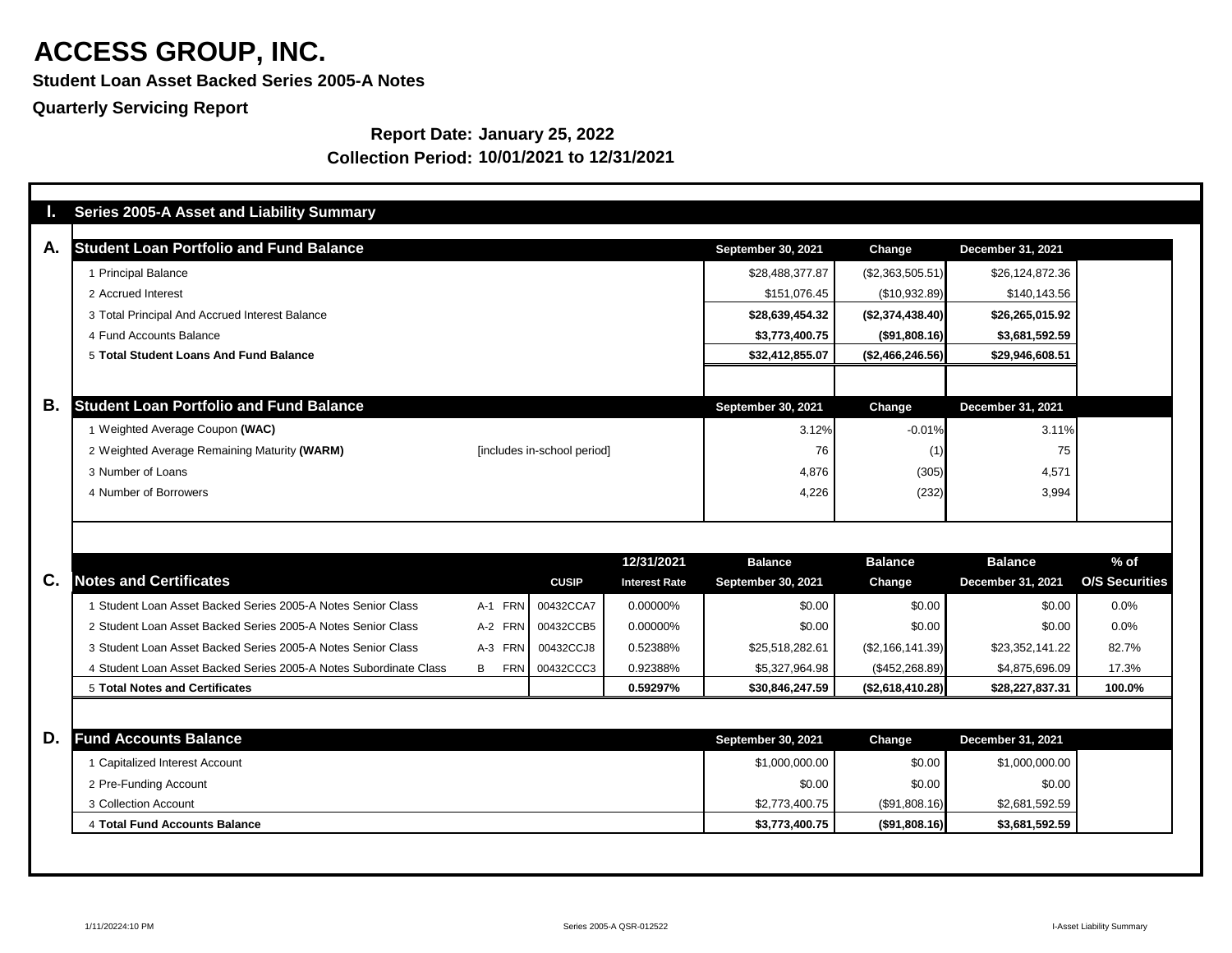**Student Loan Asset Backed Series 2005-A Notes**

**Quarterly Servicing Report**

### **Report Date: January 25, 2022 Collection Period: 10/01/2021 to 12/31/2021**

|    |                | II. Series 2005-A Notes Transactions and Accruals |                          |                           |
|----|----------------|---------------------------------------------------|--------------------------|---------------------------|
| A. |                | <b>Student Loan Cash Principal Activity</b>       | <b>December 31, 2021</b> |                           |
|    | 1              | <b>Borrower Payments - Total</b>                  |                          | $(\$2,277,322.88)$        |
|    | 2              | <b>Claim Payments</b>                             |                          | \$0.00                    |
|    | 3              | Refunds                                           |                          | \$0.00                    |
|    | 4              | Reversals                                         |                          | \$0.00                    |
|    |                | 5a New Acquisitions - Principal                   | \$0.00                   |                           |
|    |                | 5b Cancellations - Principal                      | \$0.00                   |                           |
|    |                | 5c New Acquisitions - Sale Transfers              | \$0.00                   |                           |
|    |                | 5d New Acquisitions - Repurchases                 | \$0.00                   |                           |
|    | 5              | New Acquisitions - Total                          |                          | \$0.00                    |
|    | 6              | <b>Total Cash Principal Activity</b>              |                          | (\$2,277,322.88)          |
| В. |                | <b>Student Loan Non-Cash Principal Activity</b>   |                          |                           |
|    | 1              | <b>Capitalized Interest</b>                       |                          | \$17,094.42               |
|    | 2              | New Acquisitions/Cancellations - Fees             |                          | \$0.00                    |
|    | 3              | <b>Capitalized Guarantee Fees</b>                 |                          | \$0.00                    |
|    |                | 4a Small Balance and Other Adjustments            | (\$16,636.46)            |                           |
|    |                | 4b Adjustments - Write-offs                       | (\$86,640.59)            |                           |
|    | 4              | <b>Total Adjustments</b>                          |                          | (\$103,277.05)            |
|    | 5              | <b>Total Non-Cash Principal Activity</b>          |                          | (\$86,182.63)             |
|    |                |                                                   |                          |                           |
| C. |                | <b>Total Student Loan Principal Activity</b>      |                          | (\$2,363,505.51)          |
|    |                |                                                   |                          |                           |
| D. |                | <b>Student Loan Interest Activity</b>             |                          |                           |
|    | 1              | <b>Borrower Payments - Total</b>                  |                          | (\$239,144.60)            |
|    | $\overline{2}$ | <b>Claim Payments</b>                             |                          | \$0.00                    |
|    |                | 3a New Acquisitions - Sale Transfers              | \$0.00                   |                           |
|    |                | 3b New Acquisitions - Repurchases                 | \$0.00                   |                           |
|    | 3              | <b>New Acquisitions</b>                           |                          | \$0.00                    |
|    | 4              | <b>Other Adjustments</b>                          |                          | \$0.00                    |
|    | 5              | <b>Total Interest Collections</b>                 |                          | (\$239,144.60)            |
| Ε. |                | <b>Student Loan Non-Cash Interest Activity</b>    |                          |                           |
|    | 1              | <b>Borrower Accruals</b>                          |                          | \$228,843.37              |
|    |                | <b>Capitalized Interest</b>                       |                          | (\$17,094.42)             |
|    | $\overline{2}$ | 3a Small Balance and Other Adjustments            | \$16,248.44              |                           |
|    |                |                                                   | (\$2,670.60)             |                           |
|    |                | 3b Adjustments - Write-offs                       |                          |                           |
|    | 3              | <b>Total Adjustments</b><br>Fee Accruals          |                          | \$13,577.84<br>\$2,884.92 |
|    | 4<br>5         | <b>Total Non-Cash Interest Adjustments</b>        |                          | \$228,211.71              |
|    |                |                                                   |                          |                           |
|    |                | <b>Total Student Loan Interest Activity</b>       |                          | (\$10,932.89)             |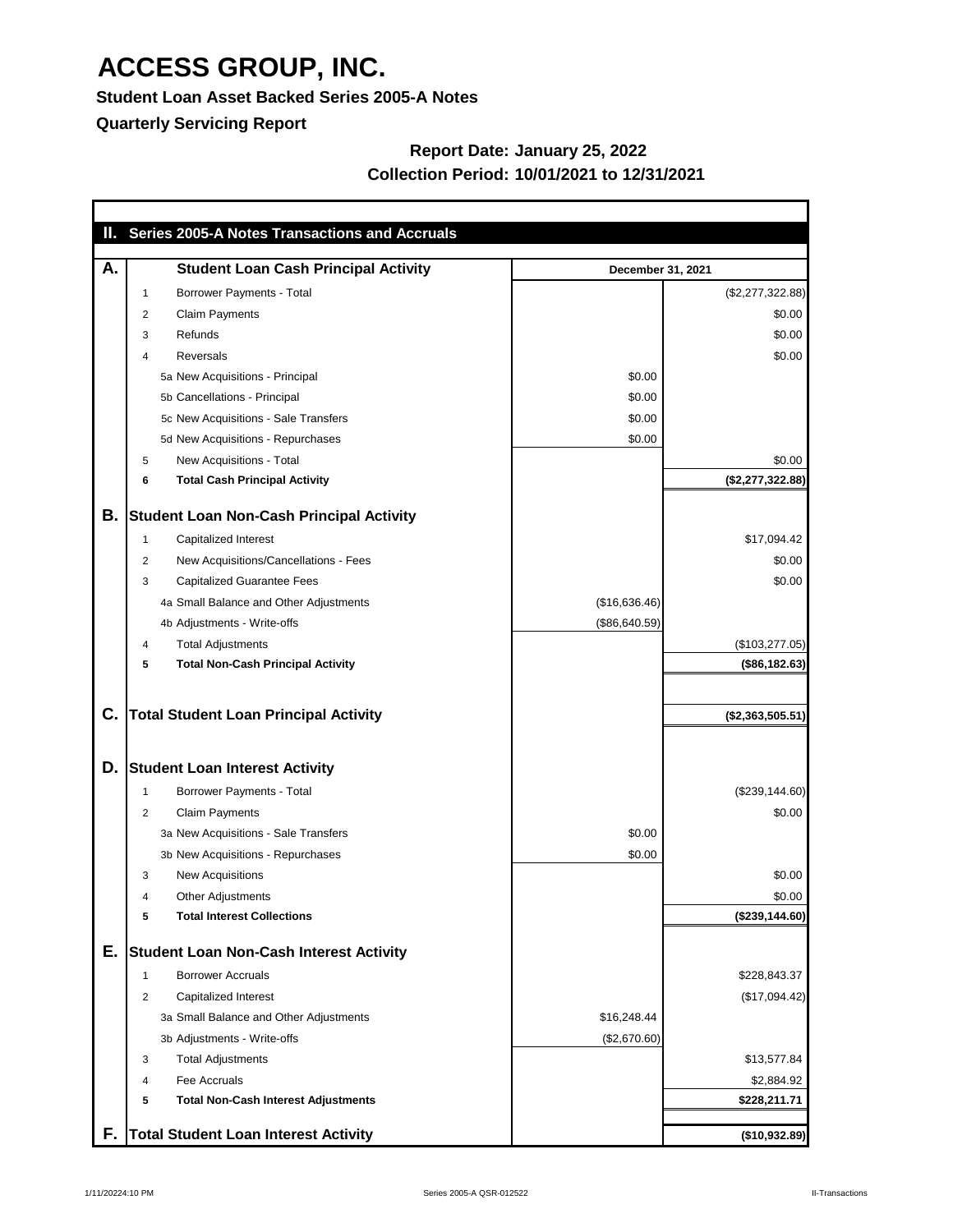**Student Loan Asset Backed Series 2005-A Notes**

### **Quarterly Servicing Report**

#### **Report Date: January 25, 2022**

|           |     | <b>III.</b> Series 2005-A Collection Fund Activity                                                                                                                                      |                          |                                   |                                       |
|-----------|-----|-----------------------------------------------------------------------------------------------------------------------------------------------------------------------------------------|--------------------------|-----------------------------------|---------------------------------------|
| Α.        |     | <b>Collection Fund</b>                                                                                                                                                                  | <b>December 31, 2021</b> |                                   |                                       |
|           |     | <b>Beginning Balance</b>                                                                                                                                                                | \$2,741,950.32           |                                   |                                       |
|           |     | <b>Transfers to Other Funds</b>                                                                                                                                                         | (\$2,741,950.32)         |                                   |                                       |
|           |     | Amount received in the collection account related to the collection period                                                                                                              | \$2,525,993.25           |                                   |                                       |
|           |     | 1b Earnings                                                                                                                                                                             | \$239.66                 |                                   |                                       |
|           |     | Recoveries                                                                                                                                                                              | \$133,435.02             |                                   |                                       |
|           |     | Amount received from Swap counterparty with respect to the related interest period                                                                                                      | \$0.00                   |                                   |                                       |
|           |     | Misc. Payments Received/Due                                                                                                                                                             | \$0.00                   |                                   |                                       |
|           |     | Only on capitalized interest release date any amount remaining in the CAPI account in excess of the CAPI account requirement                                                            | \$0.00                   |                                   |                                       |
|           |     | Amount in the capitalized interest account after application of funds in the collection account                                                                                         | \$0.00                   |                                   |                                       |
|           |     | Amount received in the collection account after last date of related collection period                                                                                                  | \$0.00                   |                                   |                                       |
|           |     | <b>Ending Balance</b>                                                                                                                                                                   | \$2,659,667.93           |                                   |                                       |
|           |     |                                                                                                                                                                                         |                          |                                   |                                       |
|           |     |                                                                                                                                                                                         |                          |                                   |                                       |
| <b>B.</b> |     | <b>Required Payments Under Waterfall</b>                                                                                                                                                | <b>Payment</b>           | <b>Distribute from Collection</b> | <b>Transfer from Capitalized Fund</b> |
|           | la  | <b>Administrative Allowance</b>                                                                                                                                                         | \$71,220.94              | \$71,220.94                       | \$0.00                                |
|           |     | <b>Annual Administration Fee</b>                                                                                                                                                        | \$0.00                   | \$0.00                            | \$0.00                                |
|           |     | <b>Swap Payments</b>                                                                                                                                                                    | \$0.00                   | \$0.00                            | \$0.00                                |
|           |     | Payment of Interest Distribution Amount on Senior Notes; Class A-1                                                                                                                      | \$0.00                   | \$0.00                            | \$0.00                                |
|           |     | Payment of Interest Distribution Amount on Senior Notes; Class A-2                                                                                                                      | \$0.00                   | \$0.00                            | \$0.00                                |
|           | I3c | Payment of Interest Distribution Amount on Senior Notes; Class A-3                                                                                                                      | \$31,263.95              | \$31,263.95                       | \$0.00                                |
|           | l4a | Payment of Principal Distribution Amount on Senior Notes; Class A-1                                                                                                                     | \$0.00                   | \$0.00                            | \$0.00                                |
|           |     | Payment of Principal Distribution Amount on Senior Notes; Class A-2                                                                                                                     | \$0.00                   | \$0.00                            | \$0.00                                |
|           | l4c | Payment of Principal Distribution Amount on Senior Notes; Class A-3                                                                                                                     | \$0.00                   | \$0.00                            | \$0.00                                |
|           |     | Payment of Interest Distribution Amount on Subordinate Note Class B                                                                                                                     | \$11,511.65              | \$11,511.65                       | \$0.00                                |
|           |     | Payment of Principal Distribution Amount on Senior notes (if sub note interest trigger)                                                                                                 | \$0.00<br>\$0.00         | \$0.00<br>\$0.00                  | \$0.00<br>\$0.00                      |
|           |     | Payment to the Subordinate Class B Note Principal account on the final Maturity date set forth<br>Payment to the Capitalized Interest account to increase the balance thereof set forth | \$0.00                   | \$0.00                            | \$0.00                                |
|           |     | Payment of principal with respect to the notes (Allocation of Principal Payments)                                                                                                       | \$2,545,671.39           | \$2,545,671.39                    | \$0.00                                |
|           |     | Payment of any swap termination payments due to swap counterparty                                                                                                                       | \$0.00                   | \$0.00                            | \$0.00                                |
|           |     | Payment to Access Group equal to the aggregate amount (by which admin allowance for prior month)                                                                                        | \$0.00                   | \$0.00                            | \$0.00                                |
|           |     | Only on or after the Capitalized interest release date, any remainder to Access Group                                                                                                   | \$0.00                   | \$0.00                            | \$0.00                                |
|           |     | <b>Total Payments</b>                                                                                                                                                                   | \$2,659,667.93           | \$2,659,667.93                    | \$0.00                                |
|           |     |                                                                                                                                                                                         |                          |                                   |                                       |

#### **Collection Period: 10/01/2021 to 12/31/2021**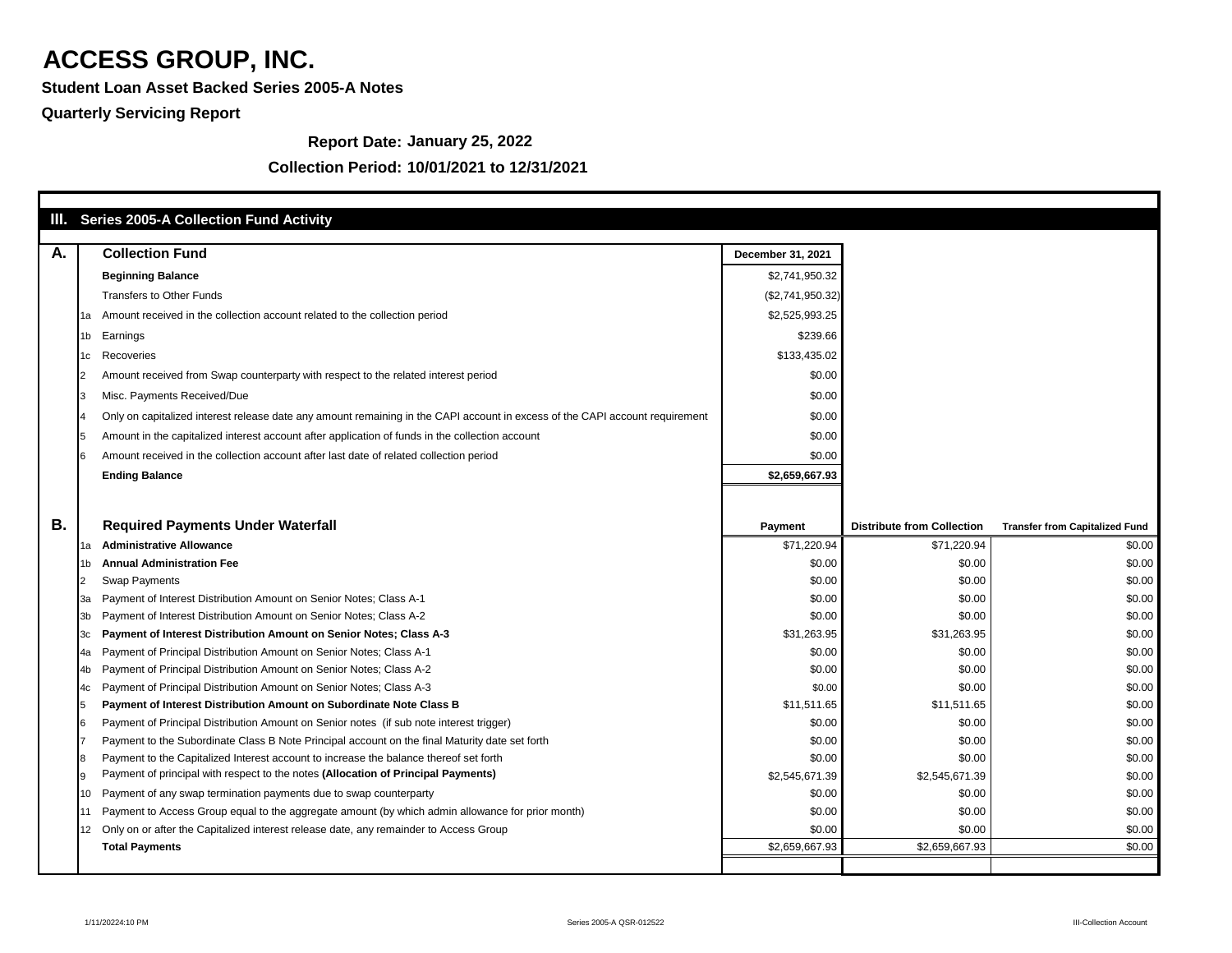**Student Loan Asset Backed Series 2005-A Notes**

### **Quarterly Servicing Report**

**Report Date: January 25, 2022**

|    |                | <b>IV.</b> Series 2005-A Waterfall for Distributions                                             |                         |                      |                     |
|----|----------------|--------------------------------------------------------------------------------------------------|-------------------------|----------------------|---------------------|
|    |                |                                                                                                  |                         | Remaining            | <b>CAPI Account</b> |
|    |                |                                                                                                  |                         | <b>Funds Balance</b> | <b>Balance Uses</b> |
| А. |                | <b>Total Available Funds (Collection Fund Account)</b>                                           | \$2,659,667.93          | \$2,659,667.93       |                     |
|    |                |                                                                                                  |                         |                      |                     |
| В. | <b>First</b>   | <b>Administrative Allowance</b>                                                                  | \$71,220.94             | \$2,588,446.99       | \$0.00              |
| C. | <b>Second</b>  | <b>Swap Payments</b>                                                                             | \$0.00                  | \$2,588,446.99       | \$0.00              |
|    |                |                                                                                                  |                         |                      |                     |
| D. | <b>Third</b>   | Payment of Interest Distribution Amount on Senior Notes or Senior Obligations:                   |                         |                      |                     |
|    |                | (a) Student Loan Asset-Backed Notes, Senior Series 2005-A Class A-1 [FRN]                        | \$0.00                  | \$2,588,446.99       | \$0.00              |
|    |                | (b) Student Loan Asset-Backed Notes, Senior Series 2005-A Class A-2 [FRN]                        | \$0.00                  | \$2,588,446.99       | \$0.00              |
|    |                | (c) Student Loan Asset-Backed Notes, Senior Series 2005-A Class A-3 [FRN]                        | \$31,263.95             | \$2,557,183.04       | \$0.00              |
|    |                | (d) Total Interest Distribution on Senior Notes or Obligations:                                  | $\overline{$}31,263.95$ |                      |                     |
| Ε. | Fourth         | Payment of Principal Distribution Amount on Senior Notes or Senior Obligations:                  |                         |                      |                     |
|    |                | (a) Student Loan Asset-Backed Notes, Senior Series 2005-A Class A-1 [FRN]                        | \$0.00                  | \$2,557,183.04       | \$0.00              |
|    |                | (b) Student Loan Asset-Backed Notes, Senior Series 2005-A Class A-2 [FRN]                        | \$0.00                  | \$2,557,183.04       | \$0.00              |
|    |                | (c) Student Loan Asset-Backed Notes, Senior Series 2005-A Class A-3 [FRN]                        | \$0.00                  | \$2,557,183.04       | \$0.00              |
|    | (d)            | <b>Total Principal Distribution on Senior Notes or Obligations:</b>                              | \$0.00                  |                      |                     |
|    |                |                                                                                                  |                         |                      |                     |
| F. | <b>Fifth</b>   | Payment of Interest Distribution Amount on Subordinate Notes Class B FRN                         | \$11,511.65             | \$2,545,671.39       | \$0.00              |
| G. | <b>Sixth</b>   | Payment of Principal Distribution Amount on Senior notes (if sub note interest trigger)          | \$0.00                  | \$2,545,671.39       | \$0.00              |
|    |                |                                                                                                  |                         |                      |                     |
| Η. | Seventh        | Payment to the Subordinate Class B Note Principal account on the final Maturity date set forth   | \$0.00                  | \$2,545,671.39       | \$0.00              |
| L, | Eighth         | Payment to the Capitalized Interest account to increase the balance thereof set forth            | \$0.00                  | \$2,545,671.39       | \$0.00              |
| J. | <b>Ninth</b>   | Payment of principal with respect to the notes (Allocation of Principal Payments)                |                         |                      |                     |
|    |                | (a) Student Loan Asset-Backed Notes, Senior Series 2005-A Class A-1 [FRN]                        | \$0.00                  | \$2,545,671.39       | \$0.00              |
|    |                | (b) Student Loan Asset-Backed Notes, Senior Series 2005-A Class A-2 [FRN]                        | \$0.00                  | \$2,545,671.39       | \$0.00              |
|    |                | (c) Student Loan Asset-Backed Notes, Senior Series 2005-A Class A-3 [FRN]                        | \$2,105,966.43          | \$439,704.96         | \$0.00              |
|    |                | (d) Student Loan Asset-Backed Notes, Subordinate Series 2005-A Class B [FRN]                     | \$439,704.96            | \$0.00               | \$0.00              |
|    |                | (e) Total Principal Distribution on Notes or Obligations:                                        | \$2,545,671.39          |                      |                     |
|    |                |                                                                                                  |                         |                      |                     |
| Κ. | <b>Tenth</b>   | Payment of any swap termination payments due to swap counterparty                                | \$0.00                  | \$0.00               | \$0.00              |
| L. | Eleventh       | Payment to Access Group equal to the aggregate amount (by which admin allowance for prior month) | \$0.00                  | \$0.00               | \$0.00              |
|    |                |                                                                                                  |                         |                      |                     |
| M. | <b>Twelfth</b> | Only on or after the Capitalized interest release date, any remainder to Access Group            | \$0.00                  | \$0.00               | \$0.00              |
|    |                |                                                                                                  |                         |                      |                     |

#### **Collection Period: 10/01/2021 to 12/31/2021**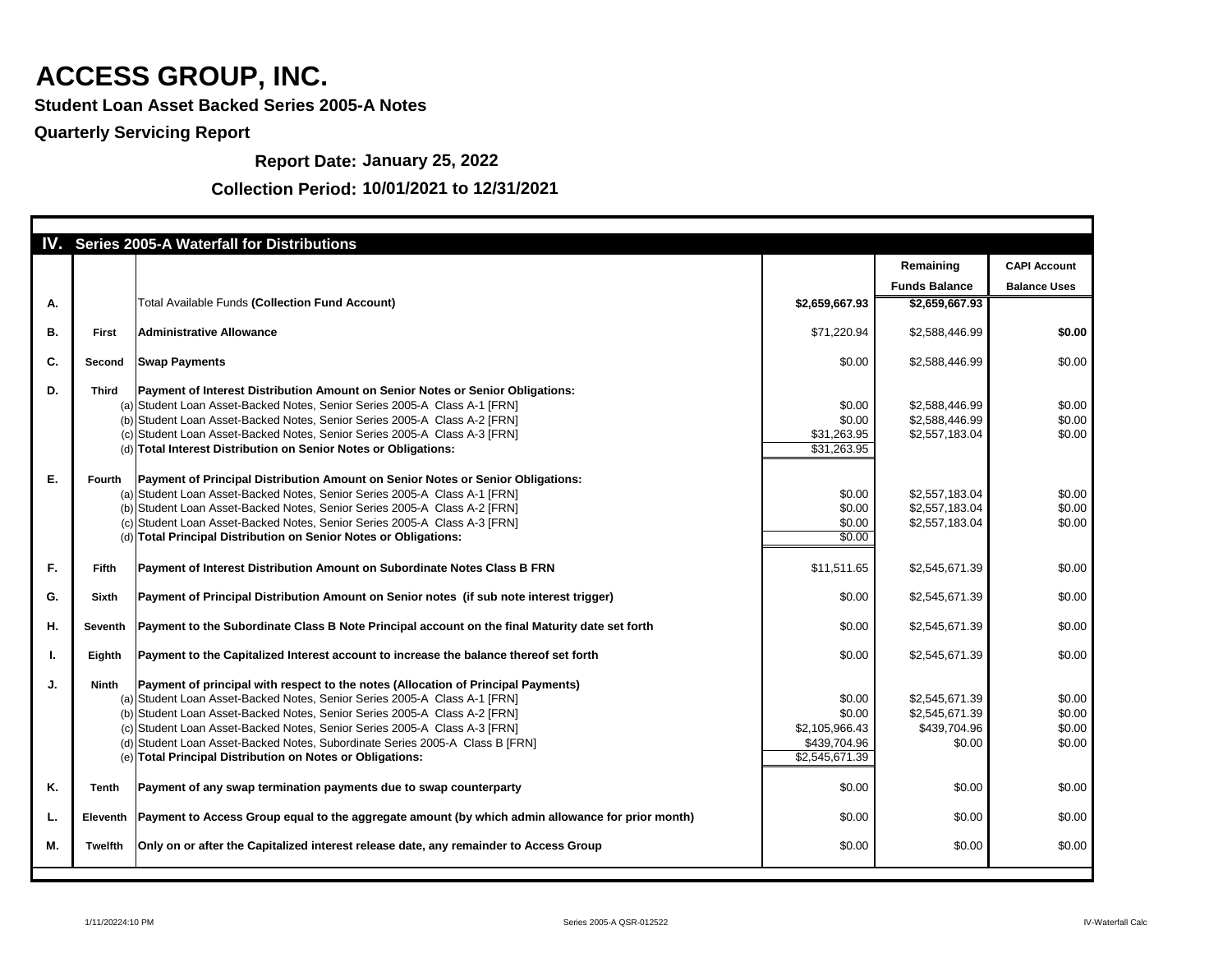**Student Loan Asset Backed Series 2005-A Notes**

**Quarterly Servicing Report**

**Report Date: January 25, 2022**

**Collection Period: 10/01/2021 to 12/31/2021**

| V.<br><b>Series 2005-A Senior and Total Asset Percentages</b> |                         |                           |
|---------------------------------------------------------------|-------------------------|---------------------------|
| Α.<br><b>Senior Asset Percentage</b>                          | <b>Pre-Distribution</b> | <b>Post-Distributionl</b> |
| <b>Student Loan Portfolio Balance</b>                         | \$26,265,015.92         | \$26,265,015.92           |
| 2 Fund Balances                                               | \$3,681,688.68          | \$1,022,020.75            |
| 3 Senior Notes Outstanding                                    | \$23,352,141.22         | \$21,246,174.79           |
| <b>Senior Asset Percentage</b>                                | 128.24%                 | 128.43%                   |
| <b>B.</b><br><b>Total Asset Percentage</b>                    | <b>Pre-Distribution</b> | <b>Post-Distribution</b>  |
| <b>Student Loan Portfolio Balance</b>                         | \$26,265,015.92         | \$26,265,015.92           |
| 2 Fund Balances                                               | \$3,681,688.68          | \$1,022,020.75            |
| 3 All Notes Outstanding                                       | \$28,227,837.31         | \$25,682,165.92           |
| <b>Total Asset Percentage</b>                                 | 106.09%                 | 106.25%                   |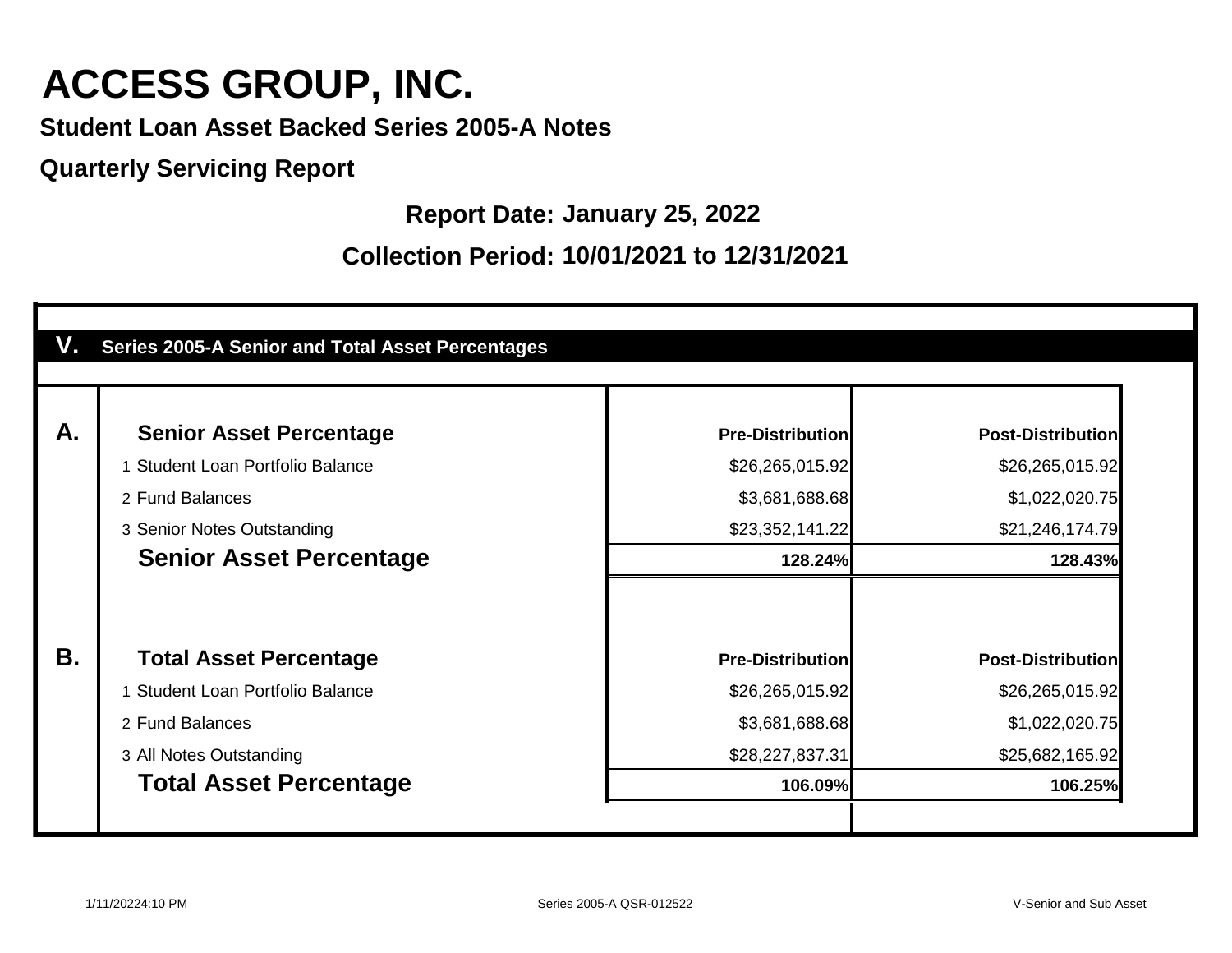#### **Student Loan Asset Backed Series 2005-A Notes**

**Quarterly Servicing Report**

#### **Report Date: January 25, 2022**

#### **Collection Period: 10/01/2021 to 12/31/2021**

|           | VI. Series 2005-A Portfolio Characteristics |               |                 |                  |
|-----------|---------------------------------------------|---------------|-----------------|------------------|
|           |                                             |               |                 |                  |
|           |                                             | <b>Number</b> | <b>Dollar</b>   | $%$ of           |
|           |                                             | of Loans      | <b>Amount</b>   | <b>Portfolio</b> |
| A.        | <b>Loan Type Distribution:</b>              |               |                 |                  |
|           | 1 Private Loans                             | 4,571         | \$26,124,872.36 | 100.00%          |
|           | 2 Total By Loan Type Distribution           | 4,571         | \$26,124,872.36 | 100.00%          |
|           |                                             |               |                 |                  |
|           |                                             |               |                 |                  |
| <b>B.</b> | <b>Borrower Status Distribution:</b>        |               |                 |                  |
|           | 1 In-School                                 | 3             | \$36,248.00     | 0.14%            |
|           | 2 Grace                                     | 0             | \$0.00          | 0.00%            |
|           | 3 Deferment                                 | 0             | \$0.00          | 0.00%            |
|           | 4 Forbearance                               | 18            | \$259,591.22    | 0.99%            |
|           | 5 Repayment                                 | 4,548         | \$25,818,724.54 | 98.83%           |
|           | 6 Interim Charge-Offs                       | 2             | \$10,308.60     | 0.04%            |
|           | 7 Total By Borrower Status Distribution     | 4,571         | \$26,124,872.36 | 100.00%          |
|           |                                             |               |                 |                  |
| C.        | <b>School Type Distribution:</b>            |               |                 |                  |
|           | 1 Graduate                                  | 4,537         | \$25,686,526.73 | 98.32%           |
|           | 2 Undergraduate                             | 34            | \$438,345.63    | 1.68%            |
|           | 3 Total By Loan Type Distribution           | 4,571         | \$26,124,872.36 | 100.00%          |
|           |                                             |               |                 |                  |

1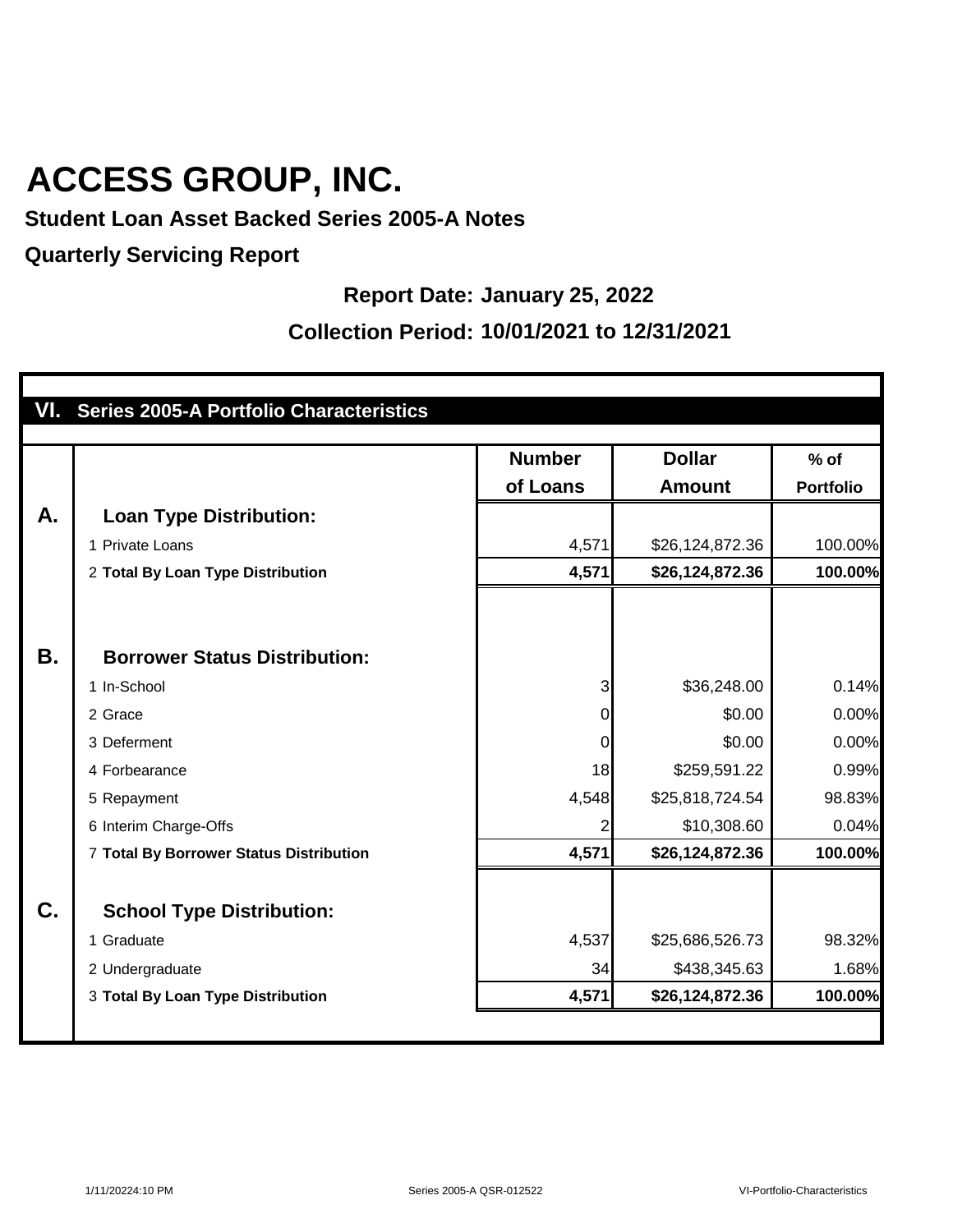### **Student Loan Asset Backed Series 2005-A Notes**

**Quarterly Servicing Report**

**Report Date: January 25, 2022**

**Collection Period:**

**10/01/2021 to 12/31/2021**

|    | VII. Series 2005-A Notes   |              | <b>Portfolio Status By Loan Type</b> |                |
|----|----------------------------|--------------|--------------------------------------|----------------|
|    |                            |              |                                      |                |
|    | <b>Status</b>              | # of Loans   | Amount (\$)                          | Percentage (%) |
|    | <b>INTERIM:</b>            |              | <b>Includes Accrued Int.</b>         |                |
| А. | In-School                  |              |                                      |                |
|    | Current                    | 3            | \$71,513.41                          | 0.27%          |
|    |                            |              |                                      |                |
| В. | <b>Grace</b>               |              |                                      |                |
|    | Current                    | 0            | \$0.00                               | 0.00%          |
|    |                            |              |                                      |                |
| C. | <b>TOTAL INTERIM</b>       | $\mathbf{3}$ | \$71,513.41                          | 0.27%          |
|    |                            |              |                                      |                |
| D. | <b>REPAYMENT:</b>          |              |                                      |                |
|    | <b>Active</b>              |              |                                      |                |
|    | Current                    | 4,170        | \$23,538,346.51                      | 89.62%         |
|    | 1-29 Days Delinquent       | 259          | \$1,353,617.89                       | 5.15%          |
|    | 30-59 Days Delinquent      | 59           | \$438,768.31                         | 1.67%          |
|    | 60-89 Days Delinquent      | 18           | \$188,463.89                         | 0.72%          |
|    | 90-119 Days Delinquent     | 17           | \$137,199.96                         | 0.52%          |
|    | 120-149 Days Delinquent    | 10           | \$127,232.88                         | 0.48%          |
|    | 150-179 Days Delinquent    | 15           | \$112,363.82                         | 0.43%          |
|    | > 180 Days Delinquent      | 0            | \$0.00                               | 0.00%          |
| Е. | Deferment:                 |              |                                      |                |
|    | Current                    | 0            | \$0.00                               | 0.00%          |
|    |                            |              |                                      |                |
| F. | Forbearance:               |              |                                      |                |
|    | Current                    | 18           | \$286,634.54                         | 1.09%          |
| G. |                            |              |                                      |                |
|    | <b>Interim Charge-Offs</b> | 2            | \$10,874.71                          | 0.04%          |
| Η. | <b>TOTAL REPAYMENT</b>     | 4,568        | \$26,193,502.51                      | 99.73%         |
| I. | <b>TOTAL PORTFOLIO</b>     | 4,571        | \$26,265,015.92                      | 100.00%        |
|    |                            |              |                                      |                |
|    |                            |              |                                      |                |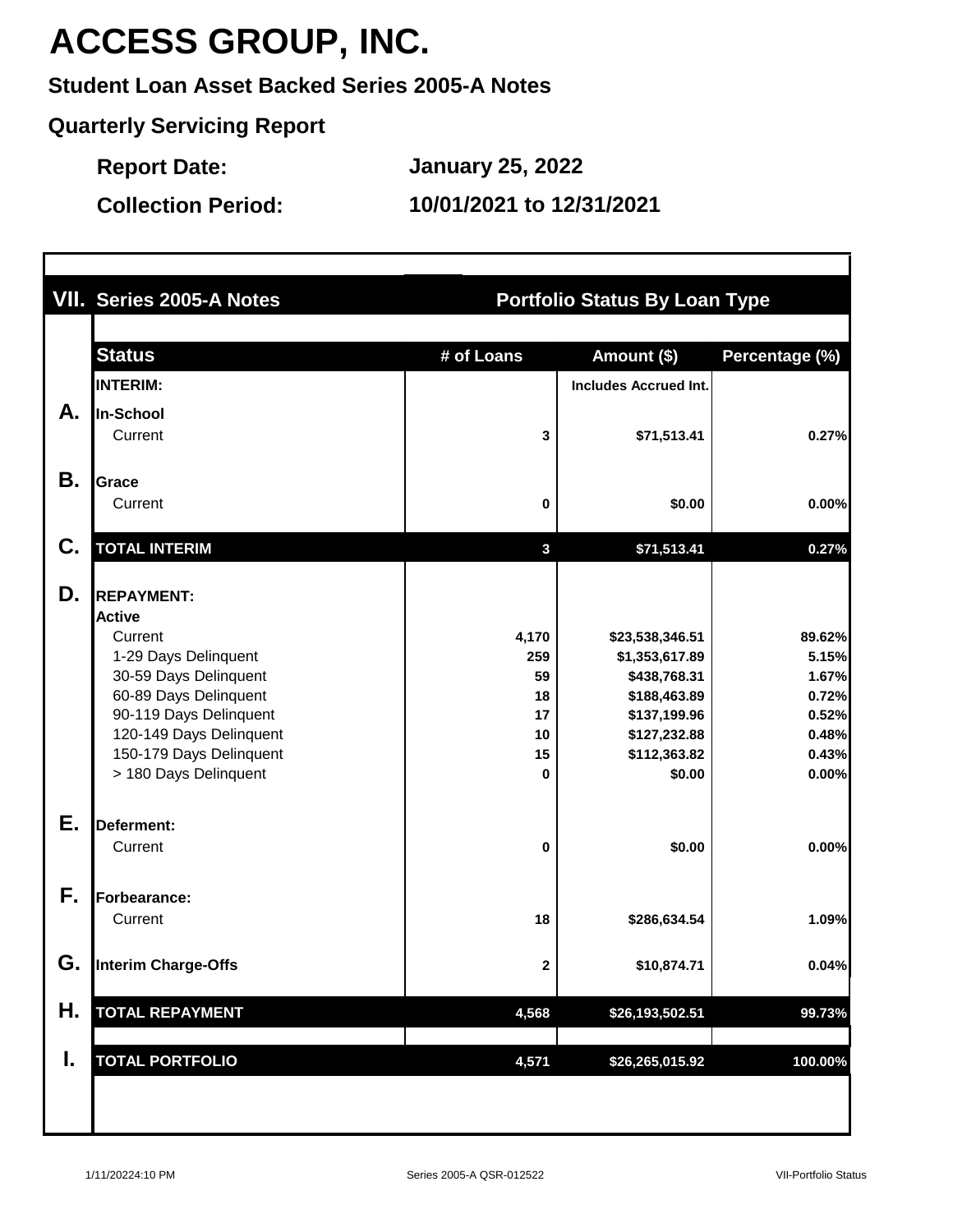**Student Loan Asset Backed Series 2005-A Notes**

**Quarterly Servicing Report**

**Report Date: January 25, 2022**

#### **Collection Period: 10/01/2021 to 12/31/2021**

|           | <b>VIII. Series 2005-A Portfolio Summary Report</b>                                                                                                                                                            |                                                                               |
|-----------|----------------------------------------------------------------------------------------------------------------------------------------------------------------------------------------------------------------|-------------------------------------------------------------------------------|
| А.        | 1 ABS Notes Outstanding                                                                                                                                                                                        | \$28,227,837                                                                  |
| <b>B.</b> | 1 Total Private Principal Outstanding Balance<br>2 Total Fund Accounts Balance<br>3 Total Principal and Accrued Interest Balance<br>4 Number of Loans<br>5 Number of Borrowers                                 | \$26,124,872<br>\$3,681,593<br>\$26,265,016<br>4,571<br>3,994                 |
| C.        | 1 Borrower Payments- Principal<br>2 Borrower Payments- Interest                                                                                                                                                | \$2,277,323<br>\$239,145                                                      |
| D.        | 1 Necessary Funds Transfer to Meet Obligations<br>2 Administrative Allowance<br>3 Cash Release to Access Group Inc                                                                                             | \$0<br>\$71,221<br>\$0                                                        |
| Е.        | 1 Weighted Average Coupon (WAC)<br>2 Weighted Average Remaining Maturity (WARM)                                                                                                                                | 3.11%<br>75                                                                   |
| F.        | 1 Senior Notes Outstanding<br>2 Subordinate Note Outstanding<br>3 Senior Principal Distribution Amount<br>4 Subordinate Principal Distribution Amount<br>5 Senior Asset Percentage<br>6 Total Asset Percentage | \$23,352,141<br>\$4,875,696<br>\$2,166,141<br>\$452,269<br>128.43%<br>106.25% |